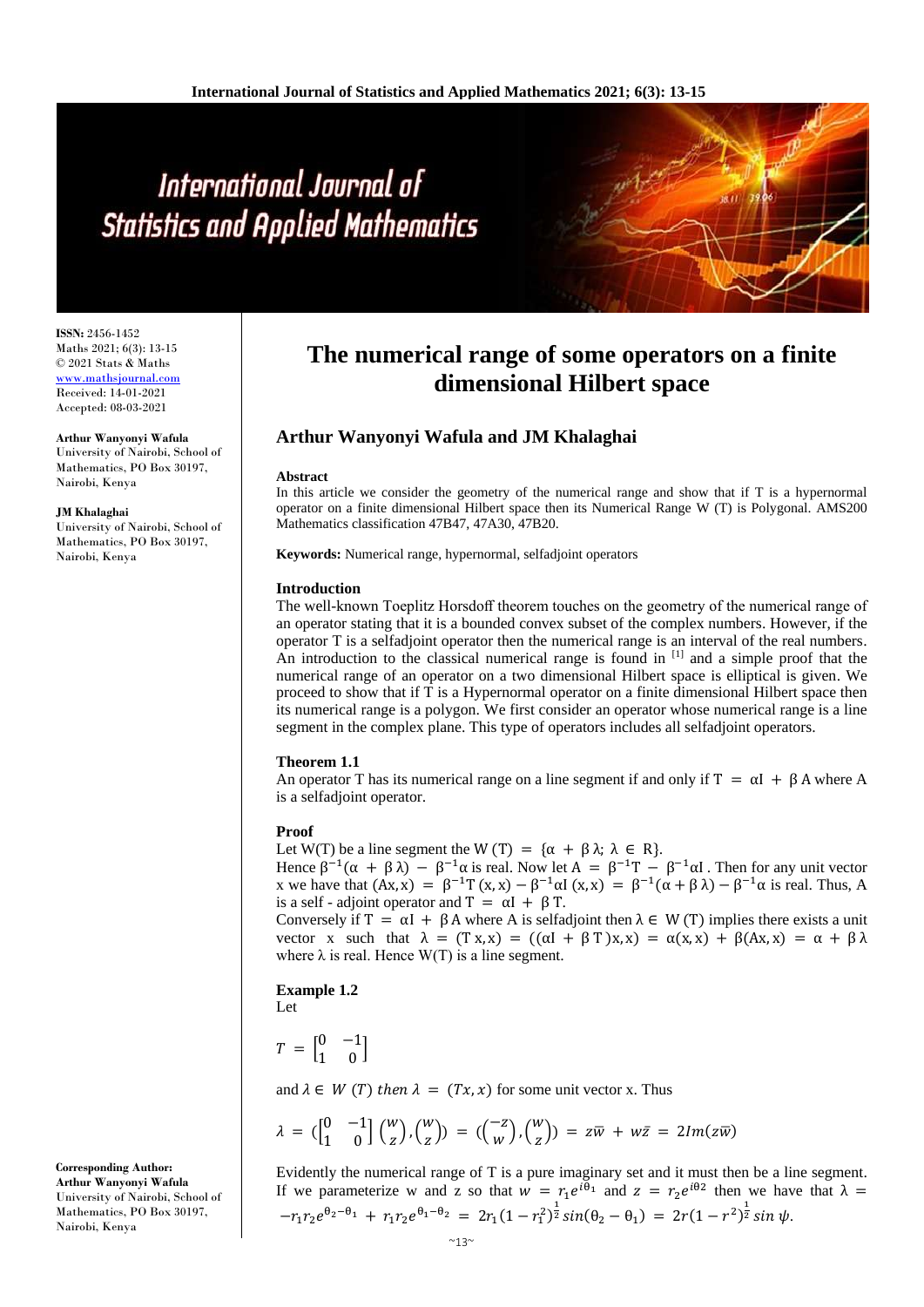The supremum of the absolute value of the last term occurs when  $r = \frac{1}{6}$  $\frac{1}{\sqrt{2}}$  and  $sin \psi = 1$ . Hence  $w(T) = 1$ .

On the other hand we have that  $||Tx||^2 = (Tx, Tx) = z\overline{z} + w\overline{w} = 1$  whenever x is a unit vector. Thus  $||T||^2 = 1$  leading to  $|T| = w(T)$ .

# **Theorem 1.3**

If  $T = \beta A$  where A is a selfadjoint operator and  $\beta$  is a non-zero complex number then  $||T|| = w(T)$ .

### **Proof**

 $\beta^{-1}T = A$  is a self adjoint operator. Hence  $||\beta^{-1}T|| = w(\beta^{-1}T)$ . Consequently,  $||\beta^{-1}|| ||T|| = ||\beta^{-1}|| w(T)$  and so  $||T|| =$  $W(T)$ .

### **Theorem 1.4**

If T is an operator whose numerical range is a line segment, then T is normal.

### **Proof**

Let  $T = \alpha I + \beta A$  where A is a selfadjoint then  $TT^* = (\alpha I + \beta A)(\overline{\alpha} + \overline{\beta}A) = |\alpha|^2 + \alpha \overline{\beta}A + \beta \overline{\alpha}A + |\beta|^2$ . On the other hand  $T^*T = (\overline{\alpha}I + \overline{\beta}A)(\alpha I + \beta A) = |\alpha|^2 + \overline{\alpha}\beta A + \overline{\beta}\alpha A + |\beta|^2$ . Hence  $TT^* = T^*T$ .

# **Theorem 1.5**

If T is normal and  $\lambda$  is an eigenvalue for T then  $\bar{\lambda}$  is an eigenvalue for  $T^*$ . Let x be an eigen vector corresponding to  $\lambda$  then  $Tx = \lambda x$ . Hence  $(T - \lambda I)x = 0$ . Now  $|| (T^* - \overline{\lambda}I)x || = || (T - \lambda I)x || = 0$ . Hence  $T^*x = \overline{\lambda}x$ .

### **Theorem 1.6**

If T is a normal operator then any eigenvectors corresponding to distinct eigenvalues of T are orthogonal.

### **Proof**

Let x and y be eigenvectors of T i.e  $Tx = \lambda x$  and  $Ty = \beta y$ ,  $\lambda \neq \beta$  then  $\lambda(x, y) = (\lambda x, y) = (Tx, y) = (x, T^*y) = (x, \overline{\beta}y) = \beta(x, y).$ Hence  $(\lambda - \beta)(x, y) = 0$ . Consequently  $(x, y) = 0$  since  $\lambda - \beta \neq 0$ .

#### **Theorem 1.7**

If T is a normal operator on a two dimensional Hilbert Space H then  $W(T)$  is a line segment.

#### **Proof**

Let u and v be normalized eigenvectors corresponding to distinct eigenvalues  $\alpha, \beta$  then by the previous theorem they are independent and hence form a basis for H. For each unit vector x in H, we have that  $x = pu + qv$ . So that  $(Tx, x)$  =  $(\text{p} \alpha u + q \beta v, \text{p} u + q v) = |\text{p}|^2 \alpha + |q|^2 \beta$  where  $|\text{p}|^2 + |q|^2 = 1$ . If we set  $t = |\text{p}|^2$  then we obtain  $(Tx, x) = t\alpha +$  $\sqrt{(1-t^2)}\beta$ . Thus W (T) is a line segment from α to β.

#### **Definition**

An operator T is said to be Hyponormal if  $||T^*x|| \le ||Tx||$  for all x in H.

#### **Theorem 1.8**

If T is Hyponormal operator then eigenvectors corresponding to distinct eigenvalues are orthogonal.

#### **Proof**

In  $^{[3]}$ .

#### **Theorem 1.9**

If T is a Hyponormal operator on a finite dimensional Hilbert space H then W (T) is a polygon with n sides.

#### **Proof**

Let  $\{u_n\}$  be normalised eigenvectors corresponding to distinct eigenvectors  $\alpha_n$ . Then each unit vector x in H has the unique representation  $\sum_{k=1}^{k} p_k u_k$  where  $\sum_{k=1}^{n} |p_k|^2 = 1$ 

$$
(Tx, x) = \left(T\left(\sum_{k=1}^{n} p_k u_k\right), \sum_{k=1}^{n} p_k u_k\right)
$$

$$
= \left(\sum_{k=1}^{n} p_k T(u_k), \sum_{k=1}^{n} p_k u_k\right)
$$